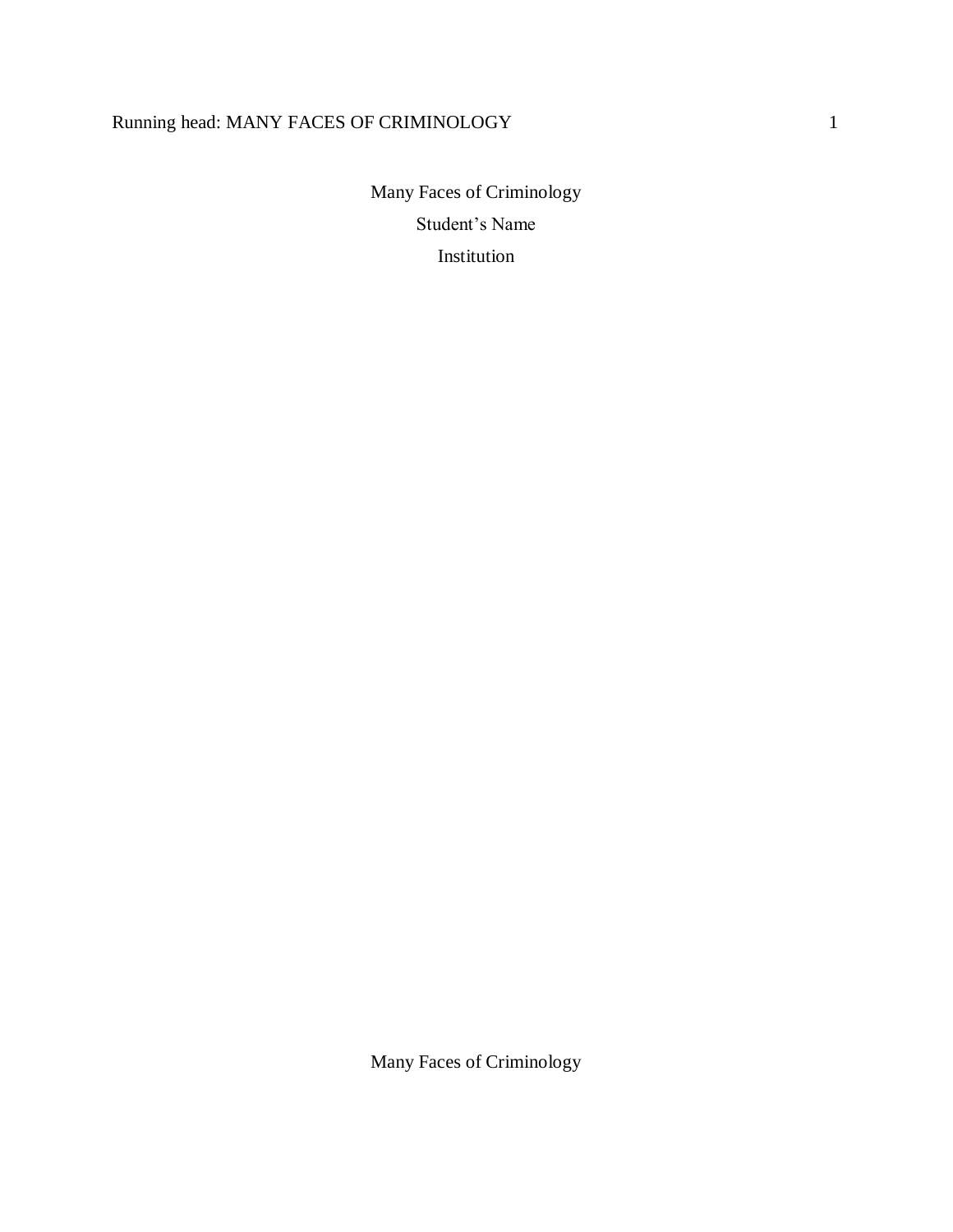Cheema, A. A., & Virk, A., (2012). Reinventing Lombroso in the era of genetic revolution: whether criminal justice system actually imparts justice or is based on 'Convenience of Assumption'? *International Journal of Criminology and Sociological Theory, 5*(2), 936- 946.

This article depicts that the genes are the highly influential factors to shape every human behavior. The prior notion was that the genes play a vital role in developing certain physical characteristics, whereas this article draws the attention of a reader to the fact that a criminal can be defined as a 'born criminal' due to the gene factor. The advanced genetic technology research proves that criminal behavior is much influenced by the genetic structure. This latest hypothesis shook the free-will foundation on which criminal justice system is founded. The research puts a sign of interrogation beside Lombroso's theory of 'atavism'.

The paper is written by Aman Cheema, an assistant professor at the Panjab University Regional Centre, and Ashish Virk, Panjab University Regional Centre. It basically depicts the criminology and criminal behavior and its impact on the society.

The purpose of the resource: the main purpose of this resource is to evaluate the actual reason of criminal behavior.

The resource is much important for students who are studying criminology. To get a clear picture about the relation of criminology and genetics, this article must be read properly. It is an important source for defining criminal behavior. This information can be used for several reasons: criminal justice and the identification of criminals.

Clark, M. (2011). Exploring the criminal lifestyle: A grounded theory study of Maltese male habitual offenders. *International Journal of Criminology and Sociological Theory, 4*(1), 563-583.

This research explores the causes of becoming and remaining criminals, including the lifestyles of habitual criminals who develop criminal careers. This paper deals with the descriptions of habitual criminals' stories and attempts to reveal how the way of a criminal's life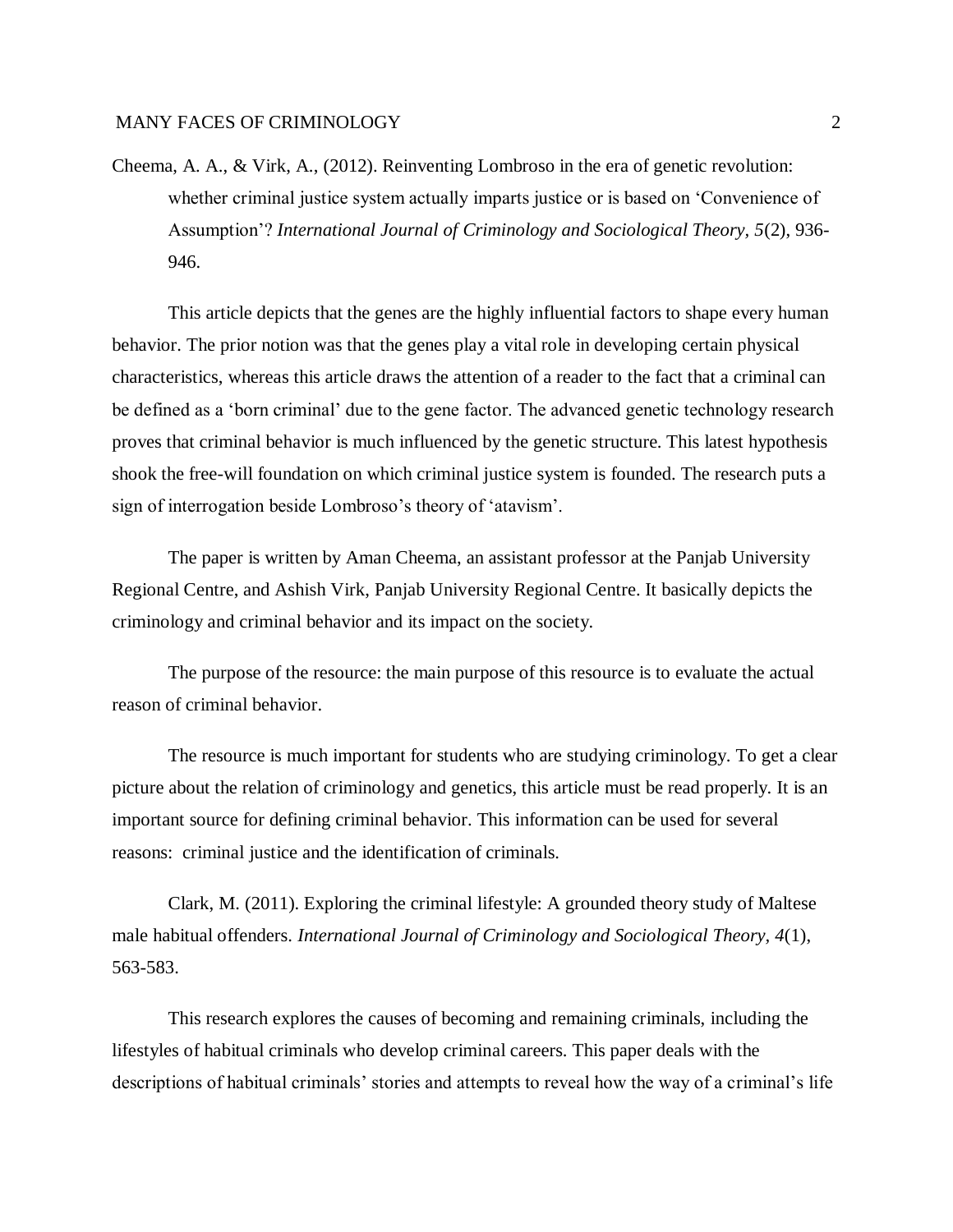is shaped and characterized by distinctive behavioral patterns. The way of life of an offender supplies several advantages to those who want to pursue it. Criminal lifestyle is revealed as a significant factor during the adult years.

The paper is written by Marilyn Clark, the lecturer at the University of Malta. It basically discusses the causes of becoming and remaining a criminal.

Purpose of the resource: the main purpose of this resource is to bring forth the relation between criminology and social identity.

The resource is significant for the criminologists and criminology students to acquire an apparent depiction of the criminology relation. It is significant to know about criminal behavior and this resource can be used to deepen understanding about criminal lifestyle and behavior.

Cohen, P. (2011). Genetic basis for crime: A new look. *The New York Times.* Retrieved from http://www.nytimes.com/2011/06/20/arts/genetics-and-crime-at-institute-of-justiceconference.html?pagewanted=all&\_r=0

This article stands against the genetic explanation of criminology due to the contaminated history biology. The criminologists are giving more attention to the social causes of crimes. The main concern of this article is to draw the attention to the fact that crime and violence connect social and biological themes together. Environmental causes also play a vital role in violence and criminal behavior. Unlike psychologists, criminologists and sociologists are more playful about genetic causes of crime.

The paper is written by Patricia Cohen. It mainly depicts the genetic impacts on a person's criminal behavior.

The purpose of the resource is to assess the reasons of criminal behavior.

This article is highly important for criminologists and students. To get an apparent depiction of the connection between criminology and genetics, this article must be read accurately. This resource can be used for criminal justice and the identification of criminals.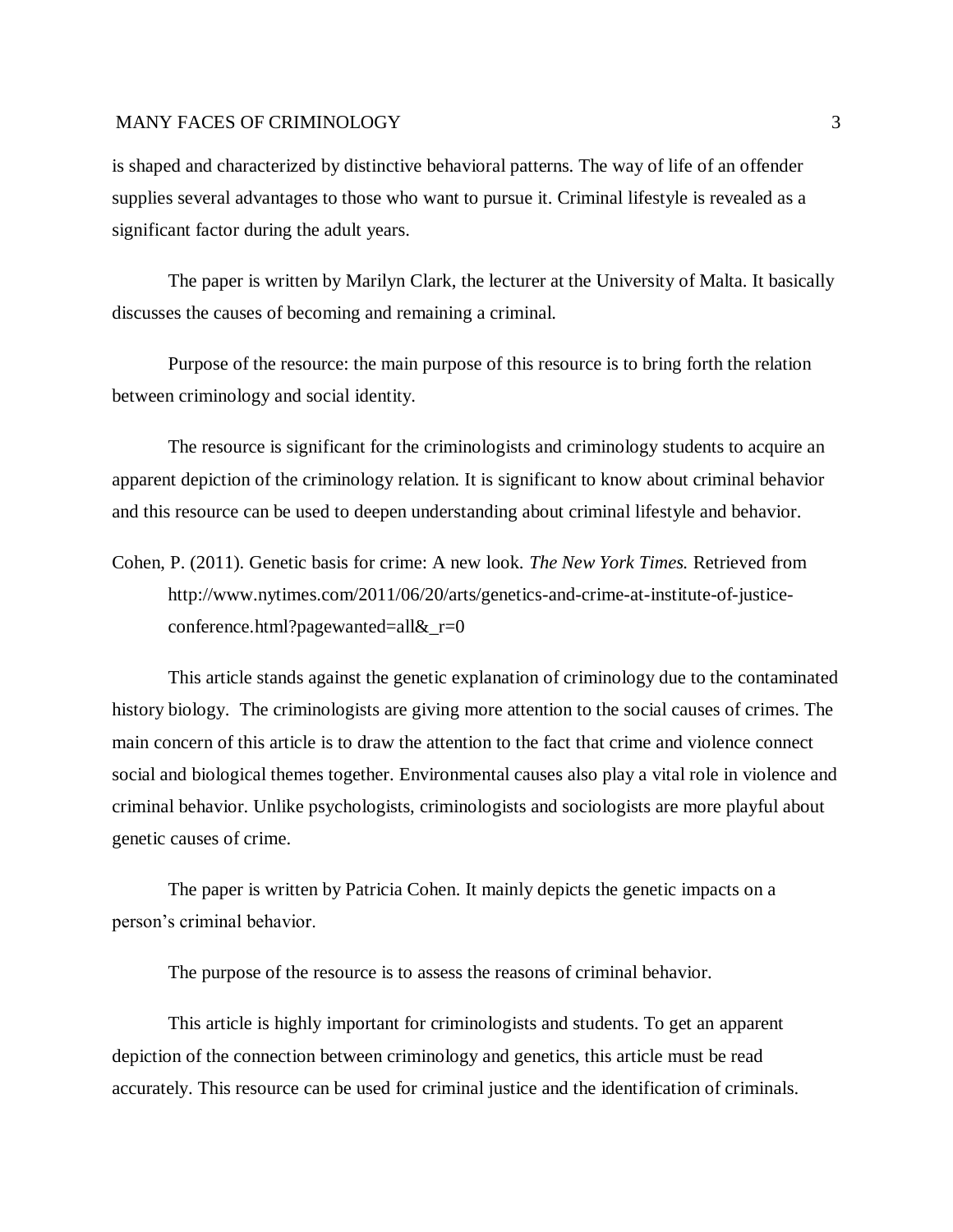Degenhardt, T. (2010). Representing war as punishment in the war on terror. *International Journal of Criminology and Sociological Theory, 3*(1), 343-358.

This paper reveals how the concept of punishment has been instigated by the ex-President of the USA George W. Bush, and the former UK Prime Minister Tony Blair to represent war. The research suggests that the concept of punishment provides different objectives in this context. This paper highlights the needs of criminologists to connect with international relations and the necessities to assess the different environment of the international perspective.

The paper is written by Teresa Degenhardt, the lecturer at Queens University Belfast. The main subject of the research is the discussion of war in criminology.

The purpose of the resource is to reveal the political use of international law by the USA and the UK.

It is a useful source for criminologists and students. This article is important to get a clear picture of international politics and its relation to criminology and provides a clear idea on criminology in the international context.

Felson, R. B., Cundiff, P., & Davis, P. N. (2012). Age and sexual assault in correctional facilities: A blocked opportunity approach. *American Society of Criminology, 50*(4), 887- 911.

This paper generally discloses that the younger inmates are on greater risk of sexual harassment and rape than the older inmates in prison. Younger inmates are on greater risk of being victimized by the workers and other prisoners. Mixed evidence was found in victimization survey, according to which male and female inmates combined physical coercion and verbal pressure. The study shows that age is one of the most important factors for criminal behavior analysis.

The paper is written by Felson B. Rechard, the professor of Criminology and Sociology, Patrick Cundiff and Noah Painter-Davis , the Department of Sociology & Crime, Law, and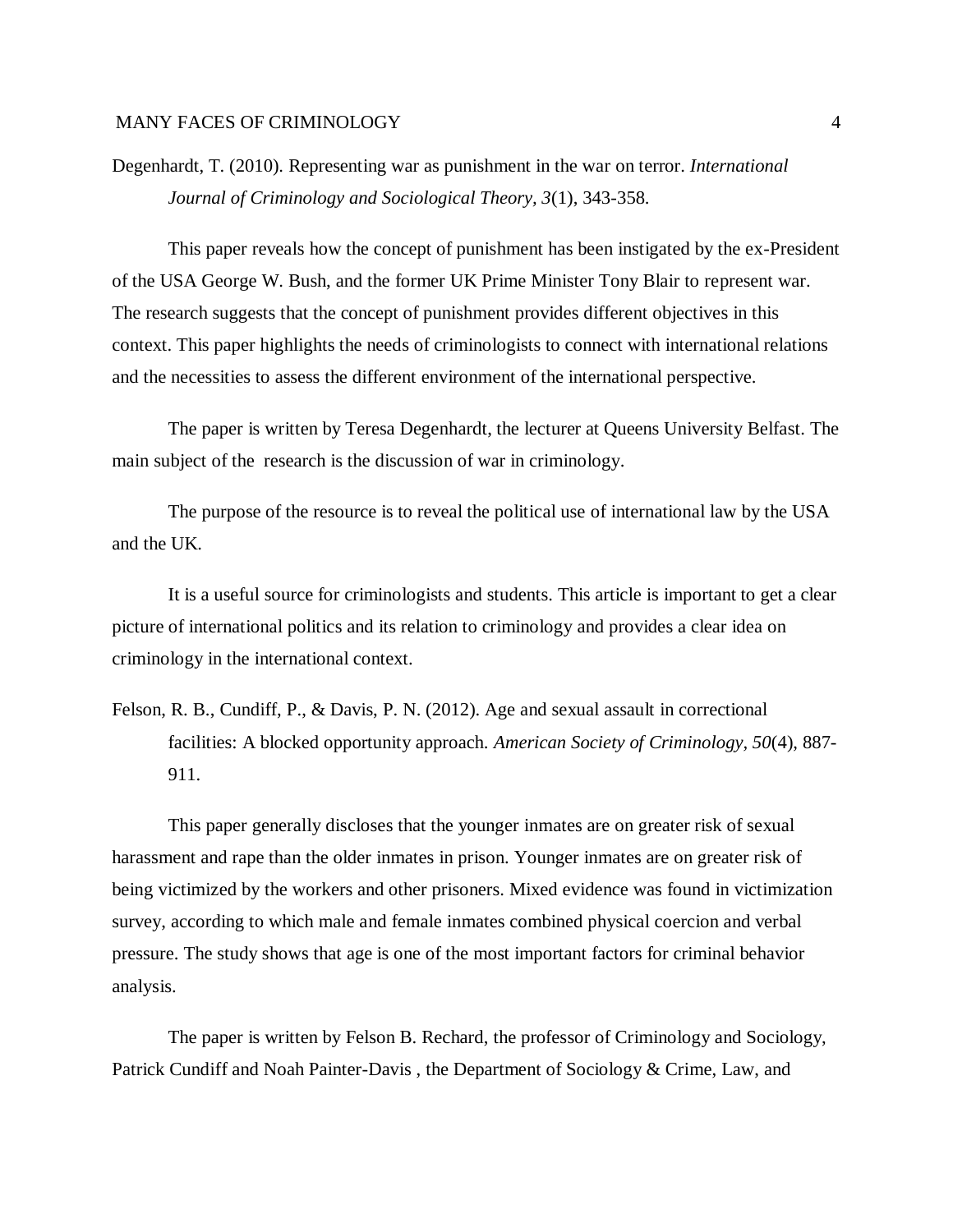Justice at Pennsylvania State University. This study discusses the sexual assault in correctional facilities.

The purpose of the resource is to disclose the facts of age in sexual and physical assaults in the prisons by the inmates and workers.

The resource is essential for those who want to study criminology. This information can be used for understanding criminal behavior in prisons and sexual harassments by the inmates and prison workers.

Kaplan, K., (2009). Criminal behavior may be hard-wired into children as young as 3, study suggests. *Tribune Newspapers,* Retrieved from http://articles.chicagotribune.com/2009- 11-26/news/0911251006\_1\_criminal-behavior-brain-tones

This paper depicts the criminal behavior from neuroscience and suggests that a criminal can be traced to dysfunctional brains. Abnormalities of certain parts of the brain that may add to anti-social and psychopathic performance have also been connected to a bigger threat of arrests and convictions. Several tests were taken by the researchers to complete this study.

The paper was written by Karen Kaplan in 2009. It generally describes neuroscience and fear and its relation to criminal behavior.

The purpose of the resource is to review the impact of brain deformities on criminal behavior.

It is an important source that can help to realize the causes behind the criminal attitude. This resource can be utilized for various purposes, including gaining understanding on the causes of criminal activity and fear of jail.

Knepper, P. (2012). Measuring the threat of global crime: insights from research by the league into the women trafficking. *American Society of Criminology, 50*(3), 777-809.

This research suggests that there is a mounting concern about global crime. Criminal activity has become a worldwide concern alongside banking crises, climate change, and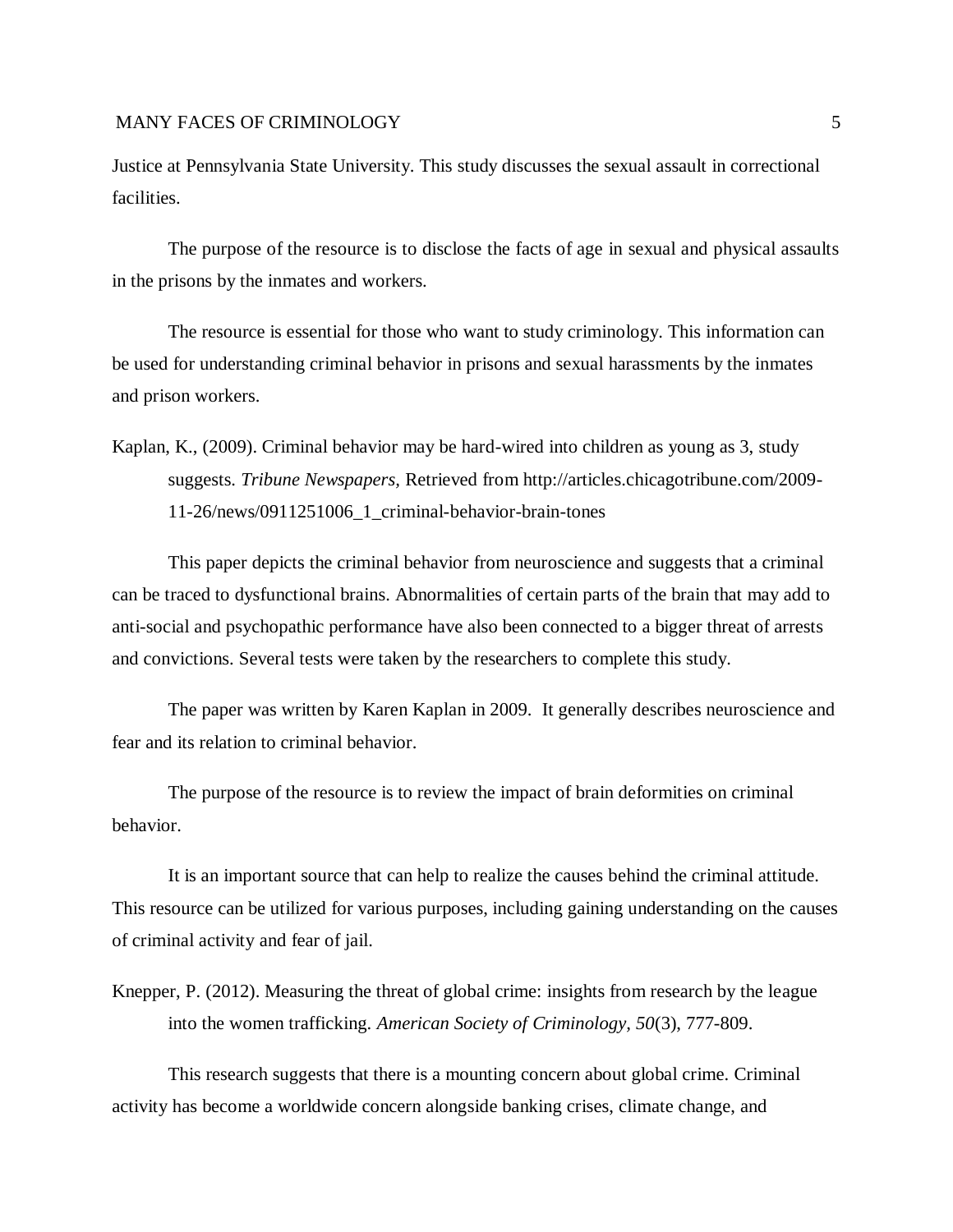outbreaks of diseases. The League of Nations performed a first socio-scientific study of the worldwide crime of women trafficking. The studies were performed during the year of 1920 and 1930. In the first study, 112 cities and 28 countries were considered.

The paper is written by Paul Knepper, the Centre for Criminological Research, University of Sheffield. This research paper discloses the reasons behind global crimes that are mounting on with every day.

The purpose of the resource is to interpret global crimes and their relation to criminology.

It is an important source about global crime. Every student and criminologist can get a clear account of global crime in this article. This resource can be used for criminal activity related to several crises.

Nhan, J., Polzer, K., & Ferguson, J. (2012). "More dangerous than Hitmen: judicial perceptions of sexual offenders " *International Journal of Criminology and Sociological Theory, 5*(1), 823-836.

Using a law and society speculative structure, this paper reveals the cultural and structural consequences of criminal and legal justice procedures using judicial observations of sexual offenders. Face-to-face interviews were performed with judges from Texas and California during the research process. This paper describes the importance of evaluation of judicial attitudes to sexual offenders. Several cases resulted in key adolescent sex offender legislation in this paper. Primary findings suggest that the sex offenders were different from other criminals.

The paper is written by Johnny Nhan and Katherine Polzer, the Department of Criminal Justice, Texas Christian University, and Jennifer Ferguson, Texas Christian University. This paper mainly depicts the importance of the evaluation of judicial attitudes towards sexual offenders to make a clear idea between the "law on the books" versus the "law in action".

The purpose of the resource is to make the sexual crime more apparent in judicial perspective.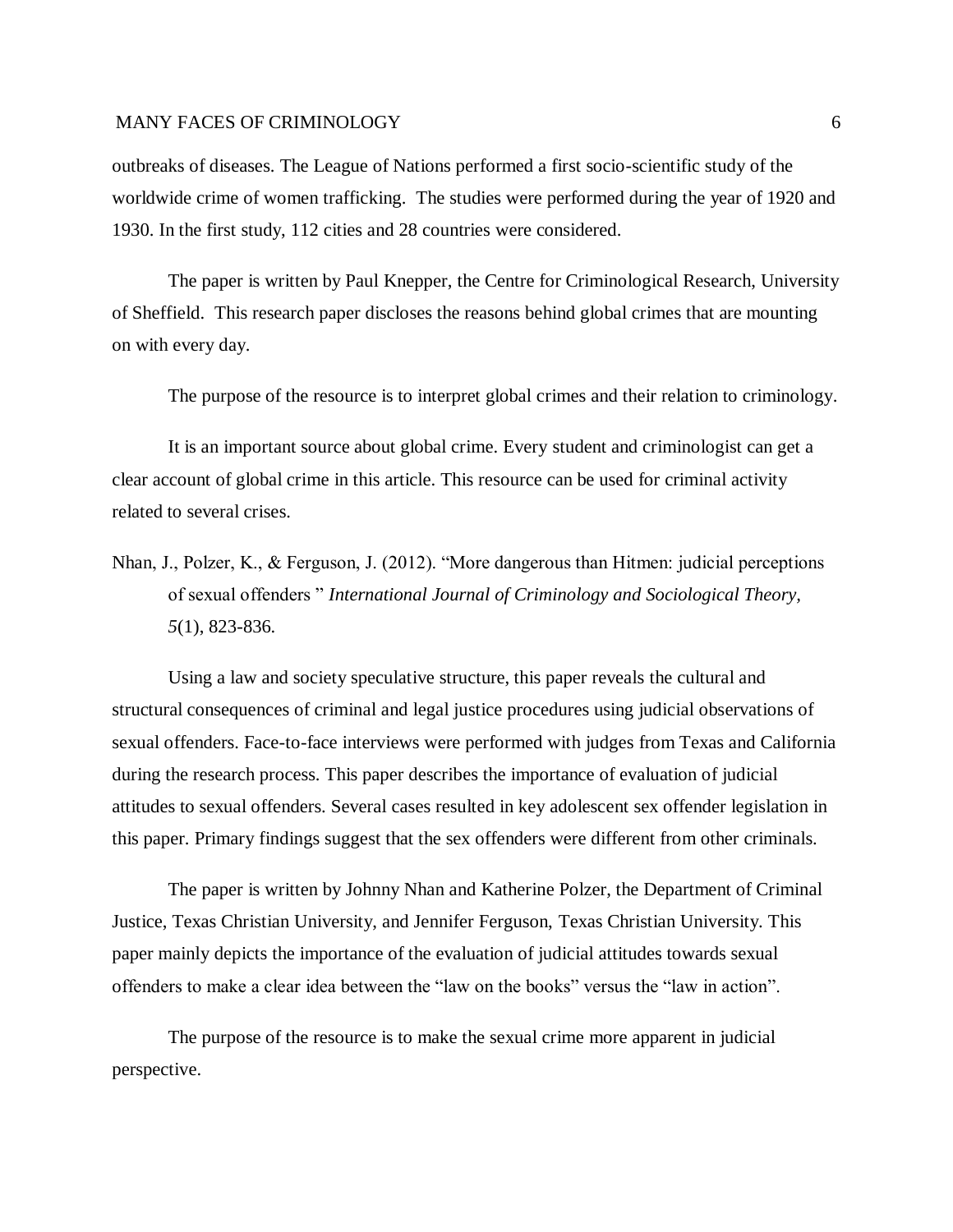This resource is essential for students because it contains face-to-face interviews with judges. To know the judicial attitudes towards sexual offenders, this article should be read. The source is vital to understand the criminal behavior of sexual offenders.

Raine, A., (2013). The criminal mind. *The Wall Street Journal.* Retrieved from http://online.wsj.com/news/articles/SB10001424127887323335404578444682892520530

This article discusses Lombroso's controversial theory. This theory has two main points: that the crime and violence created on a large scale result from abnormalities in the brain, and that the criminals were evolutionary thrown back to more archaic species. Based on the physical characteristics, criminals could be identified. Large jaw and sloping forehead can be an example of these characteristics.

The paper is written by Adrian Raine, the professor of Criminology at Richard Perry University and the professor of Psychiatry and Psychology at the University of Pennsylvania*.* It generally describes Lomborso's controversial theory based on racism and its futility.

The purpose of the resource is to review the impacts of brain abnormalities and physical characteristics on criminal behavior.

It is a very important source for criminology and can be used in criminal justice and identification of the criminals.

Thompson, M, & Uggen, C. (2012). Dealers, thieves, and the common determinants of drug and nondrug illegal earnings. *American Society of Criminology, 50*(4), 1057-1087.

This research paper presents the disparities between drug and other types of crimes evaluating major and minor punishments. This article explores the question whether there is any difference between the illegal drug earnings and other forms of financial offense. Several data and methods were applied to perform this study. The data from the 1997 National Longitudinal Survey of Youth (NLSY97) was taken into account to accomplish additional analysis. The result of this study reveals that there are no considerable differences between the illegal drug earnings and other forms of economic crimes.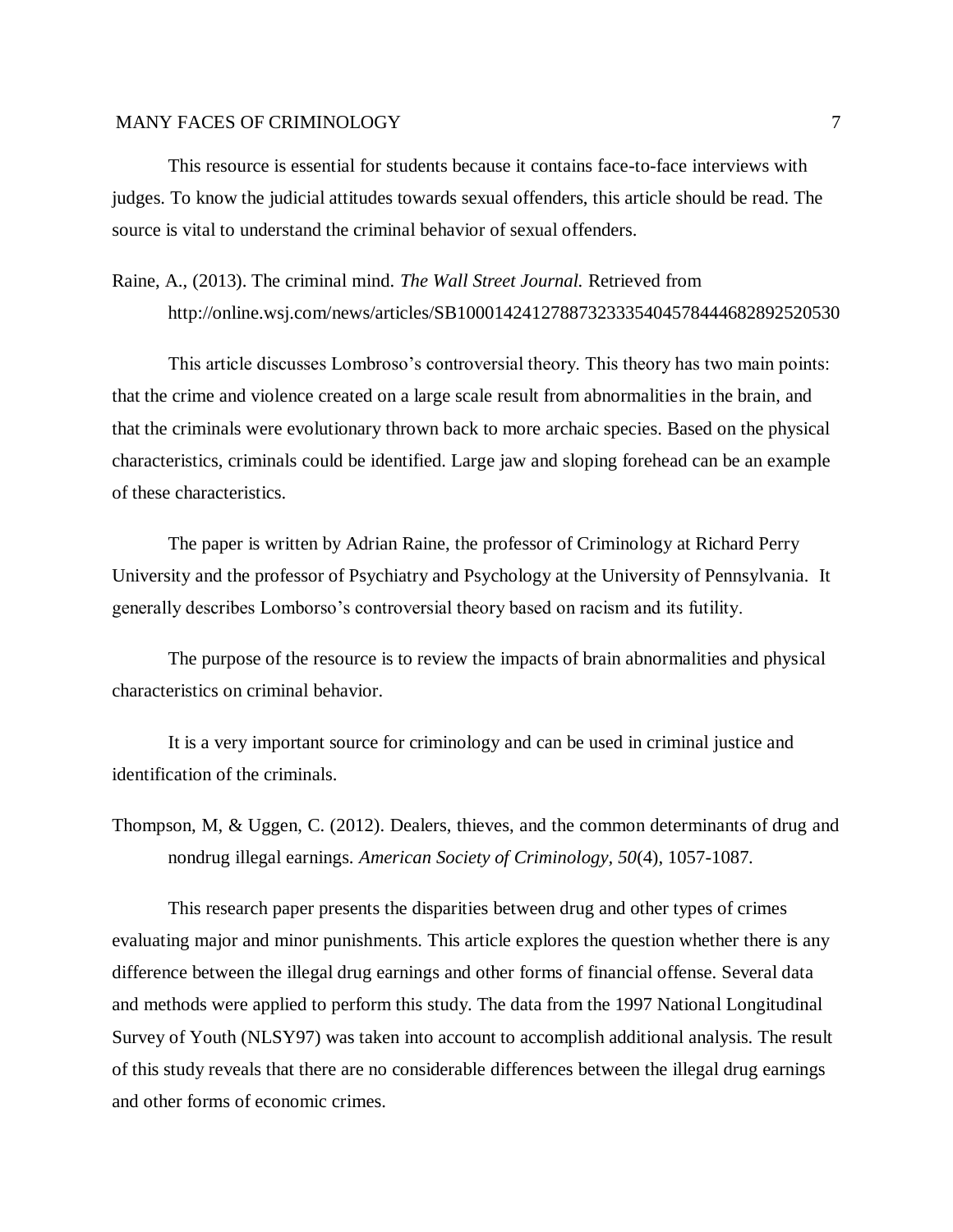The paper is written by Melissa Thompson, the Department of Sociology, Portland State University, and Christopher Uggen, the Department of Sociology, University of Minnesota. This research paper states the similarities and differences between illegal drug income and other illegal economic earnings.

The purpose of the resource is to reveal the fact that there is no significant difference between illegal drug income and other illegal economic earning.

The research is important for understanding the illegal drug earnings and other illegal economic earnings.

#### **Overall Discussion about Criminology**

All the articles delineate criminology and criminal activity and diverse directions of criminal behavior. The multiple researches reveal that criminal behavior has biological roots and offer a critical analysis of the criminal cases by providing judiciary's position on 'criminal genes' which can be applied by the defense lawyers. Some of the criminologists in these articles suggest that criminal activity is inherently a matter of genes that influence a person to commit crimes. Other researchers, however, oppose this view. They state that criminal activity is not a matter of genetic condition. A man is not a 'born criminal', but the environment and circumstances make one a criminal. In these articles several theories were discussed, including social influence and identity factors. Offences related to sex and finance were also researched and differentiation has been shown among several illegal earnings**.** Some of the legal realists and scholars dispute over the fact that the law does not operate in a vacuum and often deviates from the ideal. However, judges should be free from personal feelings during the decision-making process and sentencing criminals. These papers do not mean to create sympathy for the offenders, but to clarify the difference between the "law on the books" versus the "law in action". In addition, the collected data was used to observe the role of age on the risk of sexual and physical attack in prisons and jails. The study suggests that the young are sexually assaulted more often. There is a strong evidence that sexual attractiveness and age decrease chances for consensual sex among older prisoners.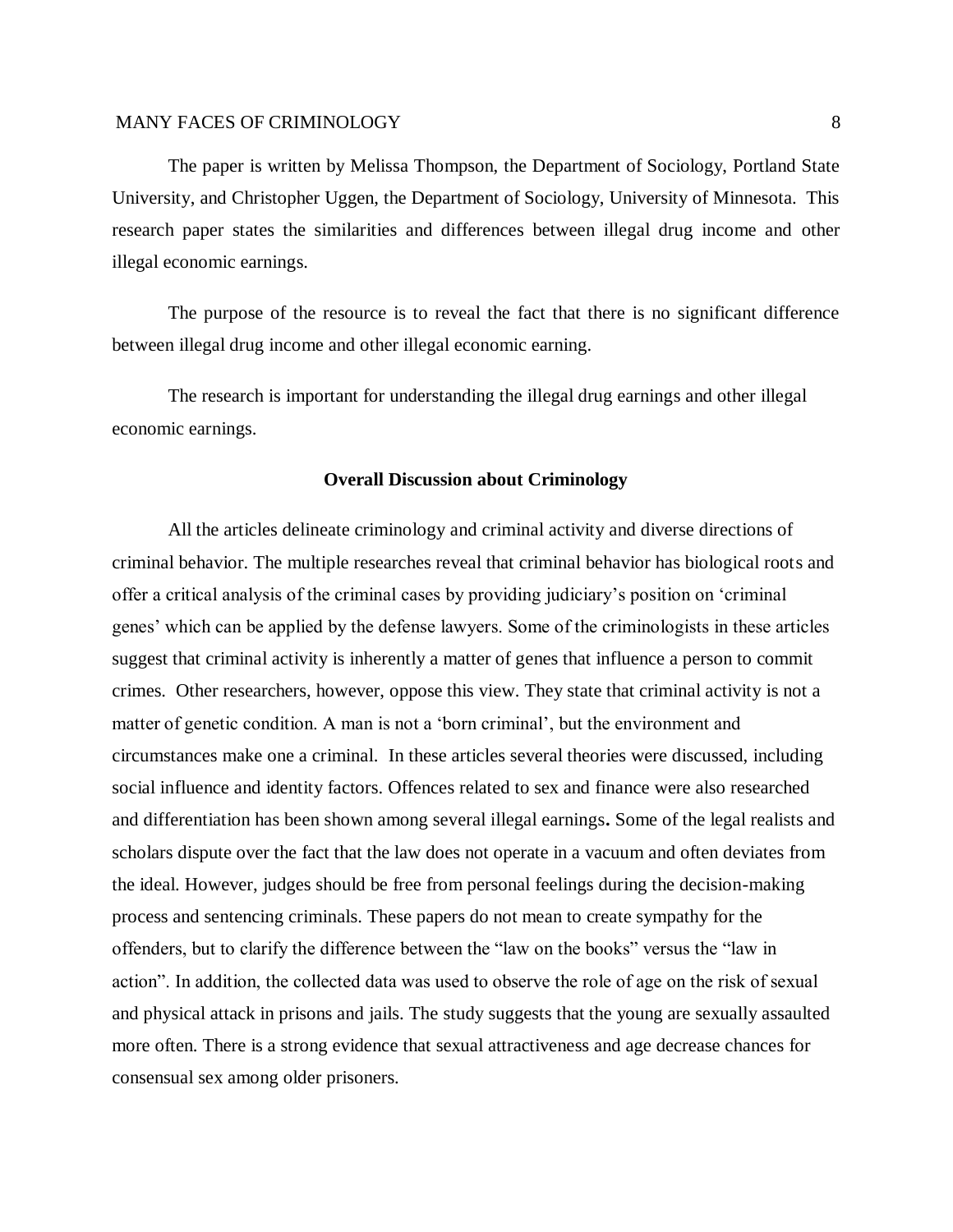#### References

- Cheema, A. A., & Virk, A., (2012). Reinventing Lombroso in the era of genetic revolution: whether criminal justice system actually imparts justice or is based on 'Convenience of Assumption'? *International Journal of Criminology and Sociological Theory, 5*(2), 936- 946.
- Clark, M. (2011). Exploring the criminal lifestyle: a grounded theory study of Maltese male habitual offenders. *International Journal of Criminology and Sociological Theory, 4*(1), 563-583.
- Cohen, P. (2011). Genetic basis for crime: A new look. Retrieved from http://www.nytimes.com/2011/06/20/arts/genetics-and-crime-at-institute-of-justiceconference.html?pagewanted=all&\_r=0
- Degenhardt, T. (2010). Representing war as punishment in the war on terror. *International Journal of Criminology and Sociological Theory, 3*(1), 343-358.
- Felson, R. B., Cundiff, P., & Davis, P. N. (2012). Age and sexual assault in correctional facilities: a blocked opportunity approach. *American Society of Criminology, 50*(4), 887- 911.
- Kaplan, K., (2009). Criminal behavior may be hard-wired into children as young as 3, study suggests. *Tribune Newspapers,* Retrieved from http://articles.chicagotribune.com/2009- 11-26/news/0911251006\_1\_criminal-behavior-brain-tones
- Knepper, P. (2012). Measuring the threat of global crime: insights from research by the league into the women trafficking. *American Society of Criminology, 50*(3), 777-809.